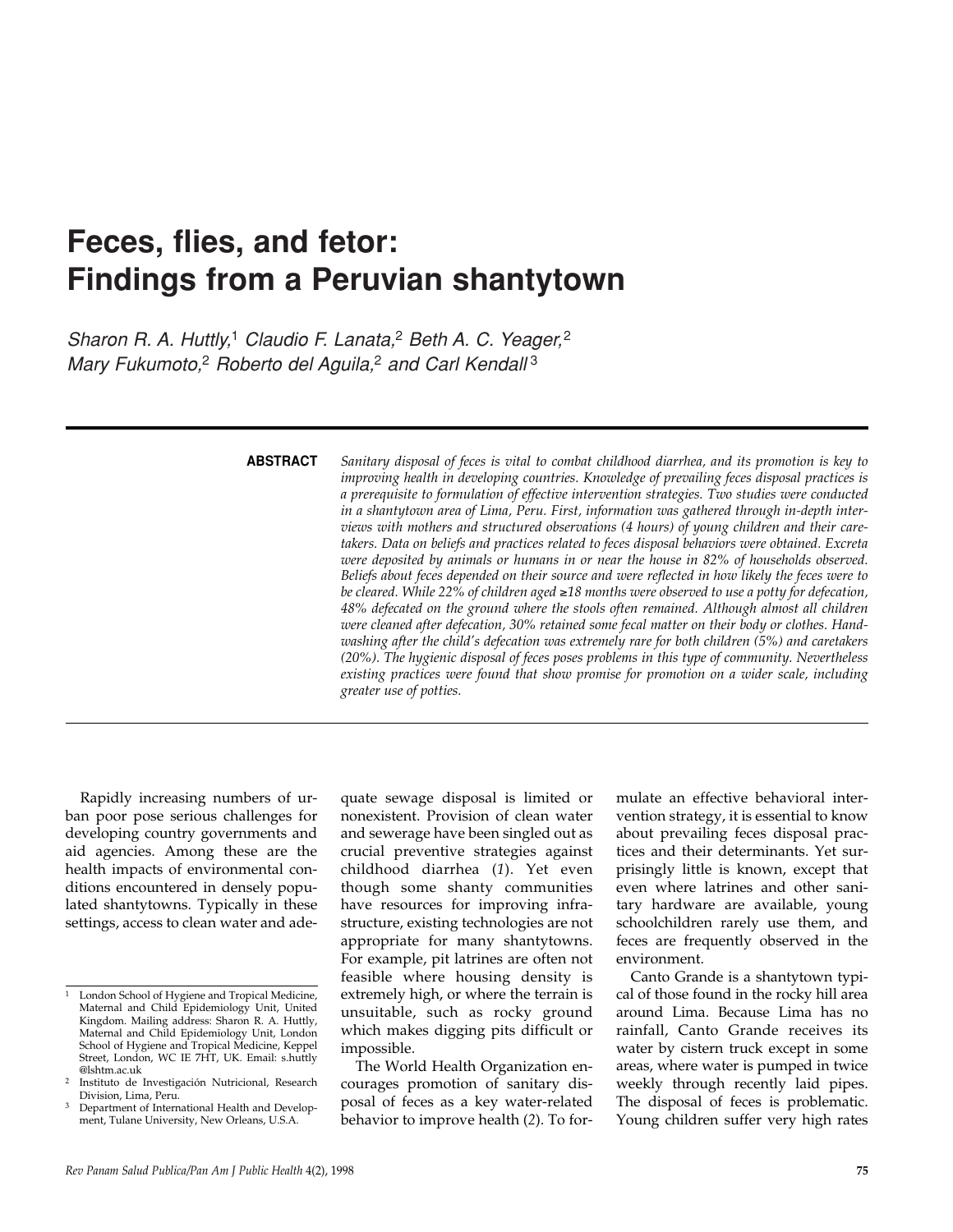of diarrhea: on average, nine episodes per year among those aged <3 years (*3*).

We previously reported the results of 10-hour structured observations in 62 families of one sector of this community (*4*). In brief, the findings were that young children often defecated indiscriminately around the home area, feces were frequently left accessible to children, and handwashing after defecation was very rare. However, when potties were used, they were frequently emptied into a basic latrine. To extend these findings, we here present data from two research initiatives conducted in other parts of Canto Grande. The first was a detailed ethnography and structured observations that were carried out in 1988. This study covered a wide range of hygienerelated beliefs and behaviors, including information—albeit limited in detail—pertaining to the disposal of feces. The second research initiative was undertaken using the results of the first. It consisted of new in-depth interviews and structured observations to obtain more detailed information as a preliminary phase for an intervention study to improve feces disposal practices.

# **MATERIALS AND METHODS**

### **Research Initiative #1**

The ethnographic component of this initiative was conducted in four sectors of Canto Grande, chosen on the basis of the circumstances of their founding (whether they originated in "invasion" or were authorized by the government) and the level of community organization. Six local anthropologists interviewed 120 mothers of young children between September 1987 and December 1988. They used two sets of guides. One was general, aimed at gathering data on common behaviors and practices within a broad range of issues related to hygiene and nutrition as well as community characteristics. The second was more specific, seeking determinants of the common practices and exploring issues related to a planned

intervention. The mothers were selected on the basis of their knowledge concerning these issues and their rapport with the investigators.

Surveillance for diarrheal diseases in young children was undertaken in 411 households. Structured observations were conducted in 331 of these households; observations in the remainder were foregone either because a child was unwell, or for lack of time. Visits were prearranged. Field workers usually arrived by 9:00 a.m. and stayed until the child finished lunch, usually 1:00–2:00 p.m. In 170 of the 331 households (51%), the index child was observed defecating during the visit. In 289 households, observations were made on excreta in the home environment while the observer was present.

# **Research Initiative #2**

The full methodology and results of this initiative are provided elsewhere (*5*). In brief, two communities representing a range of living conditions including type of housing, sanitary facilities, and terrain, were selected for study. Between August and November 1994, two local anthropologists conducted in-depth interviews with 69 mothers of young children. The mothers were selected on the basis of the location of their homes, number of children, the method of feces disposal employed, and the age and sex of their children. Interview guides were developed pertaining to each defecation method, based on findings from Research Initiative #1 and of Huttly et al. (*4*), as well as to the respondents' general perceptions of feces. The anthropologists also interviewed nine husbands concerning their opinions on defecation practices. They explored the extent to which the men supported their wives, verbally or physically, in matters of hygiene. In addition, the anthropologists interviewed five community leaders to obtain information about the community, its priorities in terms of hygiene, efforts made to improve hygiene to date, opinions of feces disposal practices in the community, and the possibility of changing these practices. To validate information from the interviews and provide further insights into practices related to hygiene, the anthropologists conducted structured observations of mothers and their young children in 16 households. Eight households were visited on two occasions and eight on three occasions, always for approximately 4 hours in the middle of the day. Defecation by the index child was observed on 14 occasions.

# **RESULTS**

#### **Perceptions of feces**

Information from both research initiatives showed that this population distinguishes feces according to whether they are from animals or humans and by their size and smell, which for humans reflects age and diet. Broadly speaking, five types of feces are recognized: from breastfeeding children, weaned children, adults, small animals, and large animals. Few people recognize that feces transmit disease. However, people often consider feces "dirty" because they attract flies, which are thought to carry microorganisms. The dirtiness of feces is partly determined by their fetor, which depends on a person's or an animal's diet. Feces of adults are considered dirtier than those of children because adults eat more, their stools are larger, and their stools have a stronger smell. Feces of young children, especially breastfed infants, are considered less dirty. Similarly, feces of larger animals such as dogs or pigs are considered more noisome than those of smaller animals such as chickens. Chicken feces are sometimes collected as fertilizer. These views are reflected in the quantitative results (Tables 1–3).

On arrival at each home in Research Initiative #1, investigators made spot observations on the presence of excreta. Feces were present in a fair proportion of households (Table 1). During the subsequent 4–5 hour period, feces were deposited on the house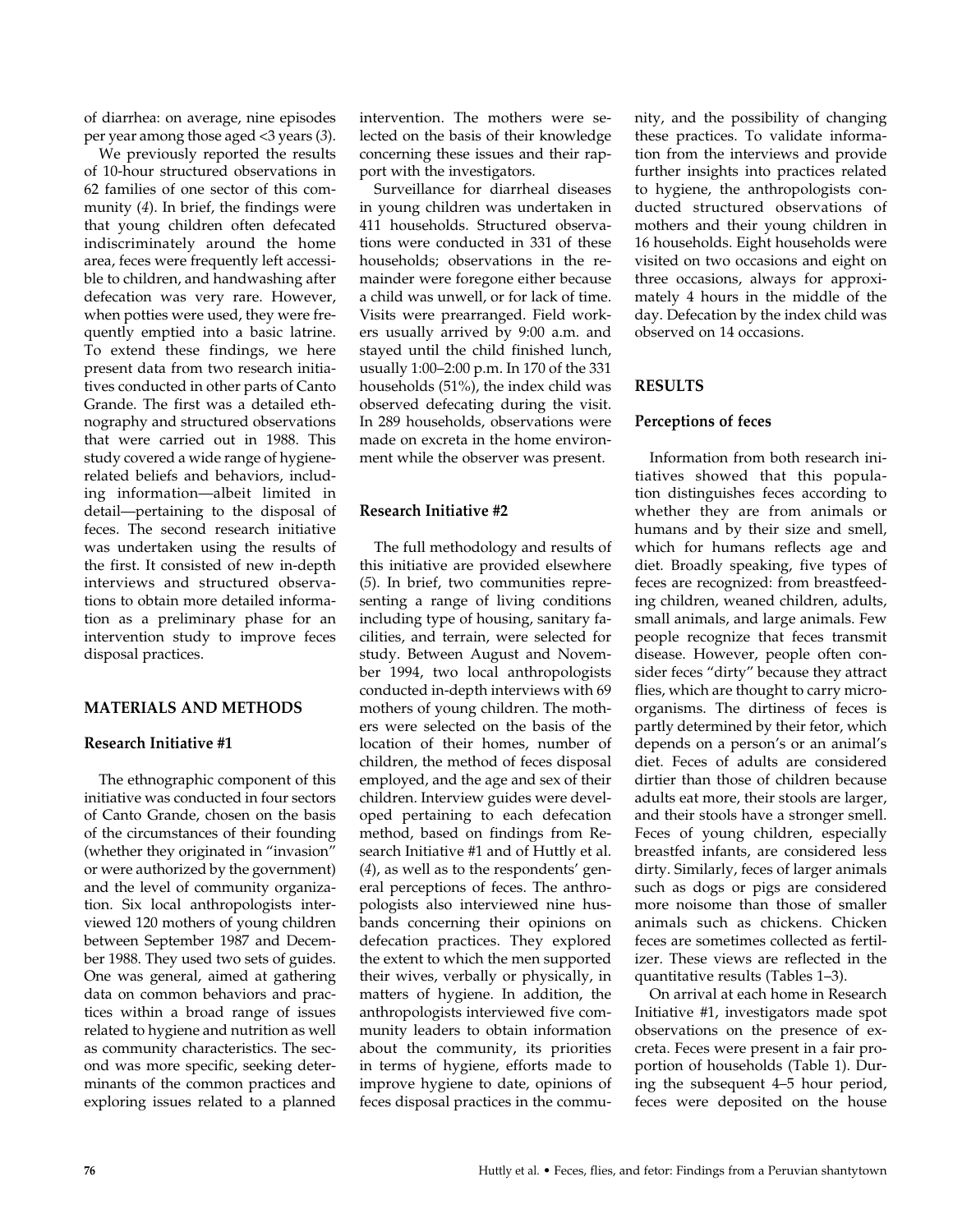**TABLE 1. Spot observations of the presence of excreta in different parts of the home environment on the arrival of an observer (Research Initiative #1). Peru, 1988**

| Location                                 | Percent of households with excreta ( $n = 331$ ) |
|------------------------------------------|--------------------------------------------------|
| Area where child seen on arrival         | 12                                               |
| Special place for the child <sup>a</sup> | 4                                                |
| Eating area                              | 16                                               |
| Kitchen                                  | 15                                               |
| Latrine/feces pit $(n = 197)$            | 31                                               |

<sup>a</sup> For example, playpen, crib, or bed.

floor in 44% of households, in the yard in 69%, and in the surrounding area in 47%. In only 18% of households were no feces seen deposited during the observation period. Chickens and ducks were responsible for a large proportion of the defecation episodes, but dogs and humans also contributed, especially in the yard and surrounding area. Clearance of excreta was more common from the floor area than outside, but in the vast majority of cases the feces were left at least throughout the observation period (Table 2). Bird feces were less likely to be cleared than dog, cat, or human feces. In Research Initiative #2, feces were seen in 10 of the 16 households (63%) on at least one visit. The index child came into contact with feces on 15% of occasions that he or she had an opportunity to do so.

# **Defecation sites and disposal of feces**

Disposal of feces in these shantytowns presents a number of problems. Because many houses are built on rocky terrain, a simple shallow pit with no ventilation pipe is generally the most feasible type of latrine. In the structured observations of Research Initiative #1, about half of study households were observed to own such a pit; only a small proportion (6%) owned a ventilated improved pit latrine. Many mothers complained about latrines, saying that they attracted flies and smelled bad. Kerosene was often used to mitigate both of these problems.

Parents do not favor their young children using latrines due to their general dislike of the smell and dirtiness, and for fear of "contamination." Much defecation by adults and older children was reported to take place out in the open in the nearby hill areas or other unoccupied areas. Children start to use these areas when they are about 3–4 years of age. Often an adult or older sibling accompanies the young child, but sometimes children go alone from a relatively young age. The hill is considered dangerous for children because of the risk of falling on the rocky paths. Several mothers reported that the hill may cause "supernatural" illness, stemming from the Andean belief that hills possess a certain force that may frighten people.

Very young children defecate around the home area. Many wear diapers (often made from cotton gauze), but these pose a problem, since water for washing them is scarce. Many mothers are anxious for their children

to progress to methods other than diapers as quickly as possible. Of the 170 children observed to defecate in Research Initiative #1, all those aged <6 months used diapers, and the proportion decreased to 14% in those aged ≥18 months. Mothers considered potties the most desirable alternative for toddlers, whose feces are considered "dirtier" than infants'. However, some mothers reported that children do not like using potties and that it is difficult and time-consuming to persuade them to do so (*5*). No children aged <6 months were observed to use a potty, compared to 22% of those aged ≥18 months.

Defecation sites become more scattered in the second year of life, when the infant becomes mobile. Stools are frequently deposited on the floor of the home or in the yard or surrounding area. Sometimes the child has a "set place" in these areas, in other cases defecation sites are clearly random. Mothers consider the former behavior to be much more acceptable than the latter. Twelve percent of defecation episodes of children aged 12–17 months occurred on the floor, yard, or surrounding area, and 48% in those aged ≥18 months. "Defecation accidents" are quite common in these young children, and stools end up soiling clothes as well as diaper, floor, and potty. Altogether, there were 213 "defecation sites" in the 170 episodes, and what subsequently happened to the stool differed according to the site (Table 3). Stools passed on diapers or

| TABLE 2. Clearance of feces according to the type of animal and location of deposit |  |  |  |  |  |  |
|-------------------------------------------------------------------------------------|--|--|--|--|--|--|
| (Research Initiative #1). Peru, 1988                                                |  |  |  |  |  |  |

|                   | Area stools deposited |               |       |      |              |      |  |  |  |
|-------------------|-----------------------|---------------|-------|------|--------------|------|--|--|--|
|                   | Floor                 |               | Patio |      | Surroundings |      |  |  |  |
| Type of animal    | No. <sup>a</sup>      | $\frac{9}{6}$ | No.   | $\%$ | No.          | $\%$ |  |  |  |
| Chickens or ducks | 107                   | 12            | 132   |      | 59           | 0    |  |  |  |
| Dog or cat        | 8                     | 12            | 24    | 8    | 74           | 4    |  |  |  |
| Human             | 12                    | 50            | 26    | 12   | 51           | 6    |  |  |  |

a Number of households where stool type was deposited during the observation period.

b Percentage of households where stools that had been deposited were cleared during the observation period.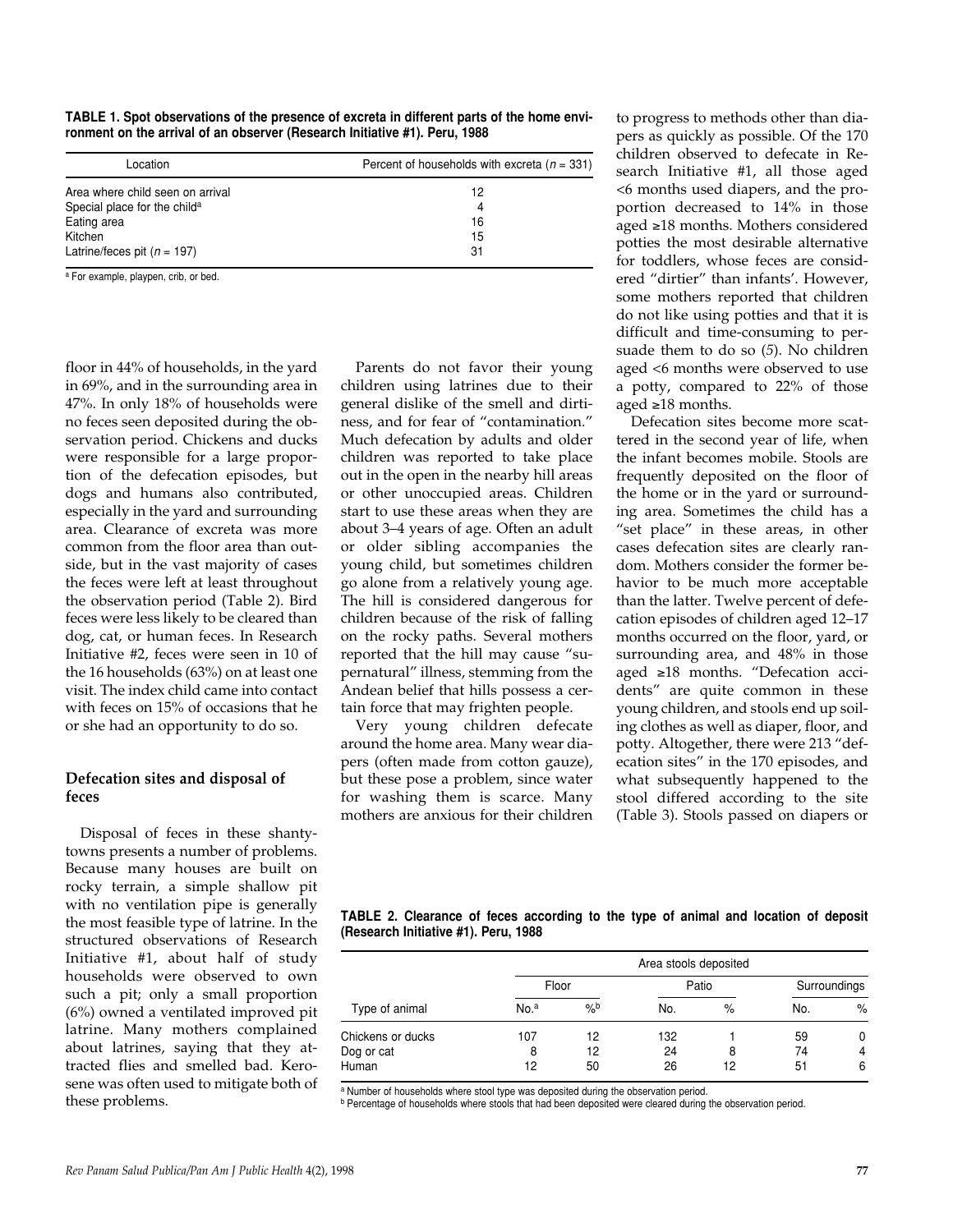**TABLE 3. Final destination of stools by site of deposit (% of defecation occasions) (Research Initiative #1). Peru, 1988**

| Final destination   | Site of stool deposit <sup>a</sup> |         |       |      |       |  |  |  |
|---------------------|------------------------------------|---------|-------|------|-------|--|--|--|
|                     | Diaper                             | Clothes | Floor | Yard | Potty |  |  |  |
| Left <sup>b</sup>   | 6                                  | 22      | 46    | 73   | 23    |  |  |  |
| Kept <sup>c</sup>   | 79                                 | 48      |       |      | O     |  |  |  |
| Floor               |                                    |         |       |      |       |  |  |  |
| Yard                |                                    |         | 9     |      |       |  |  |  |
| Surroundings        |                                    |         | 18    |      | 23    |  |  |  |
| Rubbish             |                                    |         | 9     |      | 8     |  |  |  |
| Latrine             |                                    |         |       |      | 31    |  |  |  |
| Washed              | 13                                 | 12      |       |      |       |  |  |  |
| <b>Others</b>       |                                    |         |       |      | 8     |  |  |  |
| Missing information |                                    |         |       |      | 8     |  |  |  |
| Total               | 115                                | 50      | 11    | 15   | 13    |  |  |  |

a In addition to the sites listed here, stools were also deposited in nine unlisted "other" sites.

**b** Left where the stool was initially deposited.

<sup>c</sup> When the soiled diaper or clothing was put to one side with other clothing.

clothes were most likely to be left where deposited or kept to one side for later washing. Those passed in potties were usually thrown in the latrine or the surrounding area.

#### **Cleaning after defecation**

Mothers spoke of the importance of handwashing after defecation, changing diapers, or cleaning a child who has defecated. However, few were seen to wash their hands during the observations. On only 5% of occasions were children's hands washed. The child's bottom was cleaned on 95% of occasions (varying from 100% in children aged <6 months to 84% in those aged ≥18 months), almost always by the mother. The cleaning methods included wiping the child's bottom with his or her diaper (65%) and/or clothes (20%) or paper (11%). The child was washed with water alone in 12% of cases and with water and soap on 7%. The cleaning material was usually left dirty; only 7% of diapers were put in water to soak, and only 4% washed

with water and soap. In 61% of cases where paper was used, it was discarded either in the rubbish bin or a potty or the latrine. Where water was used, it was usually either kept or thrown onto the surrounding floor/ patio. After cleaning, 70% of children were visually clean of feces. Twentyone percent had traces of feces on their body, and 8% on their clothes. Eighty percent of persons who washed children did not wash their hands after doing so. Ninety percent of those who washed their hands washed ineffectively (i.e. not washing the whole hand using clean running water and soap).

# **DISCUSSION**

This study contributes to a small but growing literature on stool disposal, and illustrates the use of a combination of methods for describing and quantifying existing practices. The results shed light on the range of practices for disposing of stools from children and adults in an urban shantytown in Peru, as well as how the practices vary according to the age of the defecator. They confirm expectations that environmental conditions in Canto Grande make hygienic disposal of feces problematic in this community.

The construction of a conceptual framework based on existing feces disposal behavior is a key step in designing an appropriate intervention to improve methods of feces disposal. Despite the obvious environmental difficulties, some attitudes and practices in Canto Grande could provide the basis for promotions that could lead to a greater overall level of hygiene related to feces disposal. One practice that may be profitably promoted is the expanded use of potties. We have conducted a small-scale trial of promoting and improving the use of potties, and found that an intervention addressing this issue was both feasible and acceptable to the community (*5*). A large-scale community trial is currently underway.

The finding that feces of young children were not felt to be as dirty or dangerous as those of adults or older children has been encountered elsewhere (*6, 7*). This may partly account for the low rates of handwashing after cleaning a child who had defecated. The perceptions of feces and "dirtiness" found here will aid in the formulation of messages for planned interventions to improve hygiene related to the disposal of feces, including the use of appropriate terminologies.

**Acknowledgments.** Research Initiative #1 was funded by the Program for the Control of Diarrheal Diseases of the World Health Organization, and the Thrasher Research Foundation. Research Initiative #2 was funded by the United Kingdom Overseas Development Administration. We are very grateful to the field workers of the study for their dedicated work and to the study households for their participation.